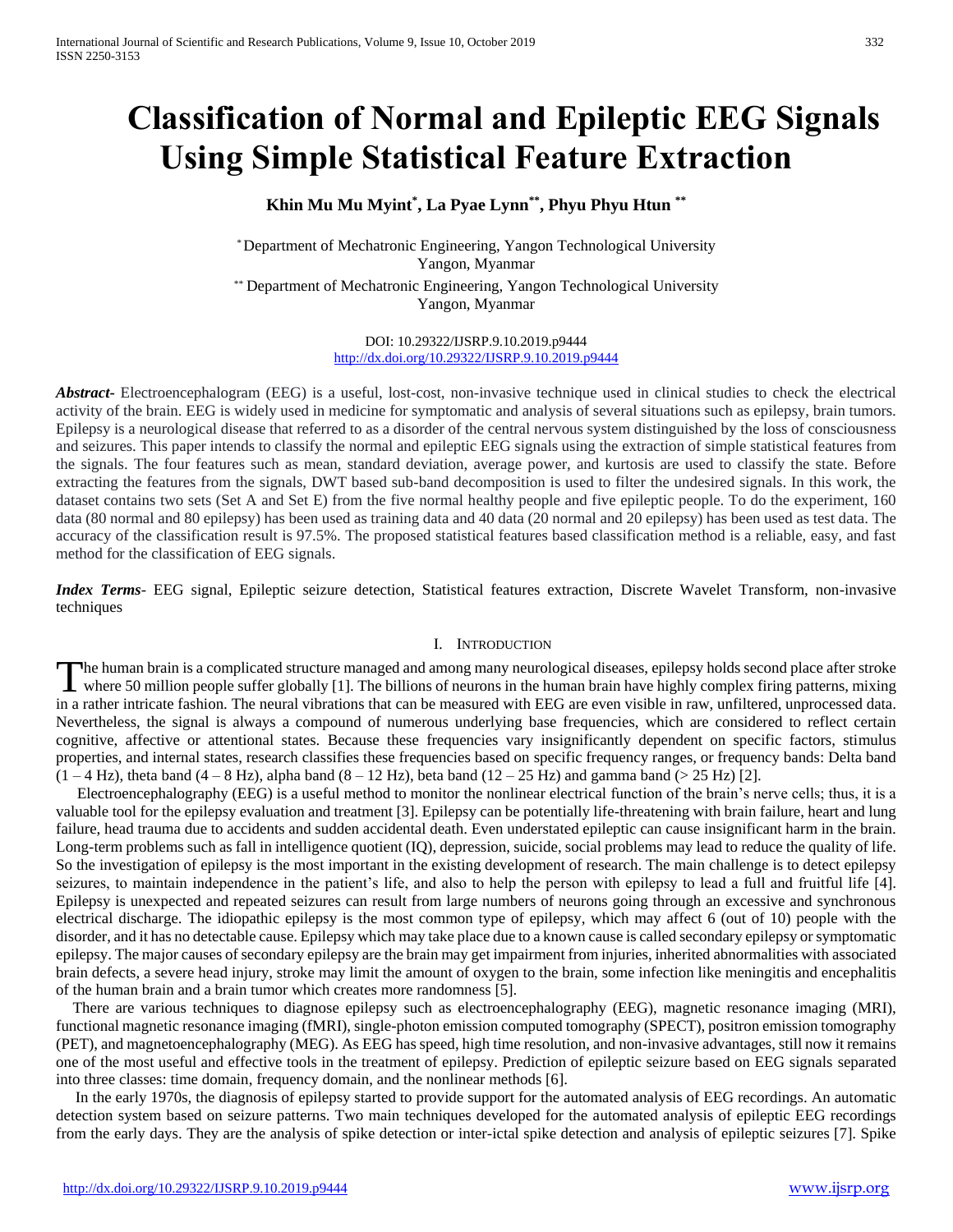detection techniques are namely that the mimetic techniques, morphological analysis, template matching algorithms, parametric methods, independent component analysis (ICA), artificial neural networks, clustering techniques, knowledge-based rules, data mining, and classification techniques [8].

 The author Harender presents a framework for epileptic seizure detection from recorded EEG signals for a healthy and epileptic patient. Simulink used to model, EEG signal decomposition using discrete wavelet transform (DWT) After DWT decomposition, a statistical feature for epilepsy detection with k-Nearest Neighbor (k-NN) classifier used to classify. Results showed that k-NN classifier gives better accuracy with SD and SD with MA for eyes open and epileptic seizure dataset with less number of extracted features [9]. The other authors A.Sharmila & P.Mahalakshmi described that a constructive pattern recognition strategy for analyzing EEG data as normal and epileptic seizures proposed. With this strategy, the signals decomposed into frequency sub-bands using discrete wavelet transform (DWT). Principal component analysis (PCA) and linear discriminant analysis (LDA) were applied to reduce the dimensionality of EEG data. These reduced features used as input to Naïve Bayes and K-Nearest Neighbour Classifier to classify normal or epileptic seizure signals. The performance of the classifier was evaluated terms of accuracy, sensitivity, and specificity. This evaluation used to propose a reliable, practical epilepsy detection method to enhance the patient's care and quality of life [10].

 In this work, DWT is applied to decompose the input signals and statistical features are extracted from the signals to classify. There are five main components to know the results. They are signals acquisition, pre-processing, features extraction, classification and displaying the result. This paper created into four sections: Section I is about a brief introduction to EEG signals and epilepsy, section II describe the methodology and procedure of the proposed system, section III presents experimental test and result obtained from the study. Finally, section IV expresses the conclusion of this system. The overall block diagram of the proposed system is shown in Fig.1.



Fig.1 Overall block diagram of the system

#### II. METHODOLOGY AND PROCEDURE

In this proposed method, there are eight parts to perform the system. Firstly, signal acquisition is needed to get the required data and next sub-band decomposition using DWT, select the D5 signal, Butterworth Bandpass filter, Butterworth Lowpass filter to get the correct value, extracting the features, and classification. Finally, the result shows the normal and epileptic condition of EEG signals from the people. The flow chart of the system is shown in Fig.2.

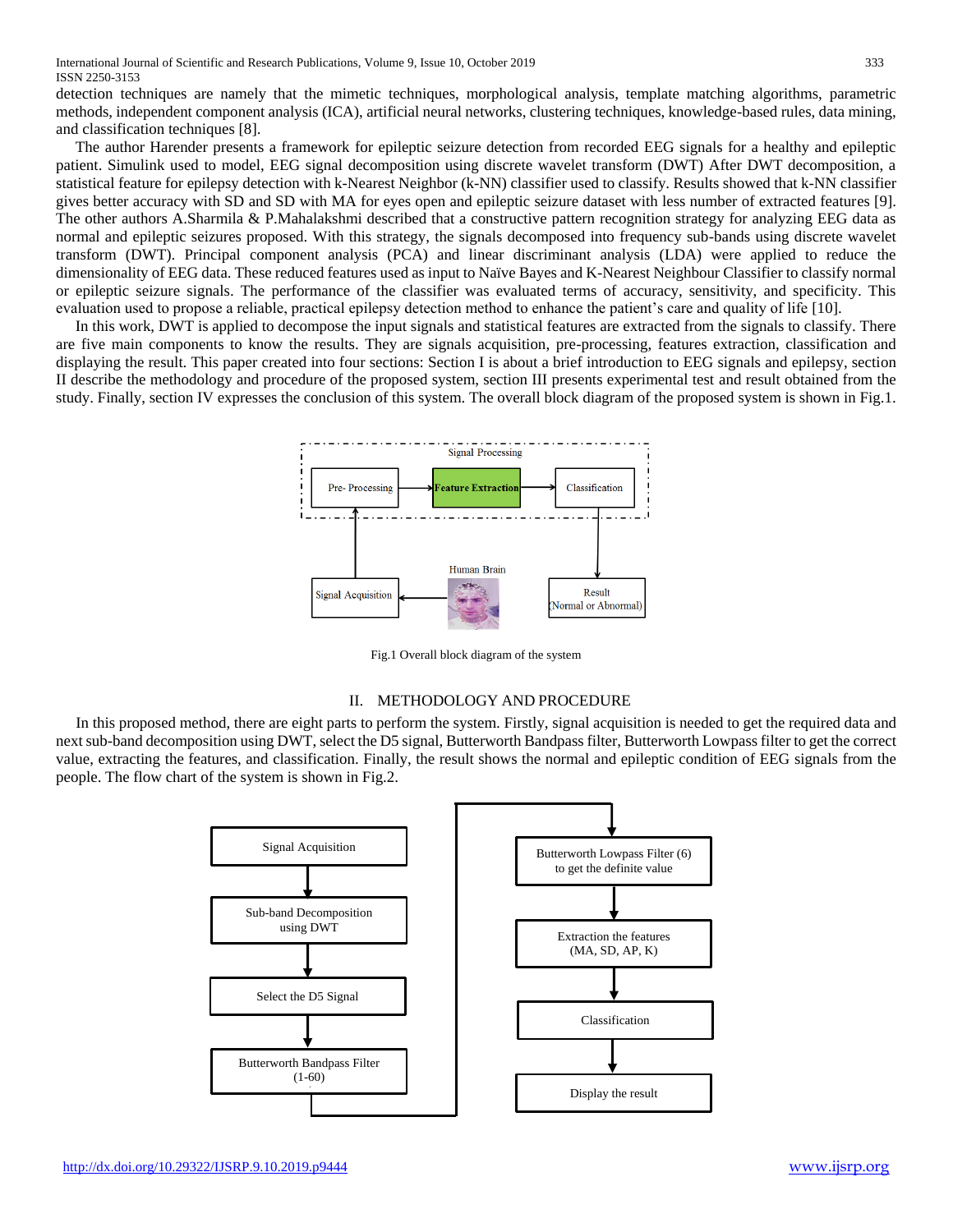# *A. Signal Acquisition*

The EEG data is used in this study were collected from the Department of Epitology at the University of Bonn, Germany [11]. The data consist of five sets that are called set A to E and each data set takes 23.6 s consisting of 100 EEG segments recorded on the scalp by a single channel. The set A and set B include surface EEG recordings that are collected from five healthy subjects while eyes were opened and closed, individually using a standardized electrode placement scheme. The dataset of sets C, D and E were received from five epileptic patients undergoing pre-surgical evaluations. Set C was recorded on patients before the epileptic attack at hemisphere hippocampal formation and set D was recorded from the epileptogenic zone. The data set E was recorded from patients during an epilepsy occurrence using depth electrodes placed within the epileptogenic zone.



Fig.3 EEG signals for Set A to Set E in time domain

Fig.3 shown the sample signals for Set A to Set E of the data of the University of Bonn. The data was recorded with a 128-channel amplifier system and digitized through 12-bit A/D converter with a sampling frequency of 174 Hz. The data from set A to E consists of 100 files, and each file contains 4097 successive EEG signals. In this work, only data from set A and set E have been taken, so a total of 200 data were obtained for these sets. The performance can be evaluated from the results obtained for 160 training data and 40 testing data for normal and epileptic patients.

#### *B. Sub-Band Decomposition using DWT*

Wavelet transforms (WT) are widely applied in biomedical engineering areas for solving a variety of real-life problems. In DWT decomposition state, the coefficients A1, D1, A2, D2, A3, D3, A4, D4, A5 and D5 represent the frequency content of the original signal within the bands 0-fs/4, fs/4-fs/2, 0-fs/8, fs/8-fs/4, 0-fs/ 16, fs/16-fs/8, 0-fs/32, fs/32-fs/16, 0-fs/64 and fs/64-fs/ 32, respectively, where fs is the sampling frequency of the original signal x[n]. The selection of appropriate wavelet and the number of levels of decomposition is very important in the analysis of signals using DWT. The number of levels of decomposition is chosen based on the dominant frequency components of the signal. The levels are chosen such that those parts of the signal that correlate well with the frequencies required for the classification of the signal are retained in the wavelet coefficients. Since the EEG signals do not have any useful frequency components above 30 Hz, the number of levels was chosen to be 5. Thus, the signal is decomposed into the details D1–D5 and one final approximation, A5. These approximation and detail records are reconstructed from the Daubechies 4 (DB4) wavelet filter. In this work, the sampling frequency is 174 Hz and the cut-off frequency being one-fourth of the sampling frequency. The discrete mother wavelet frequency being half of the sampling frequency is 87.

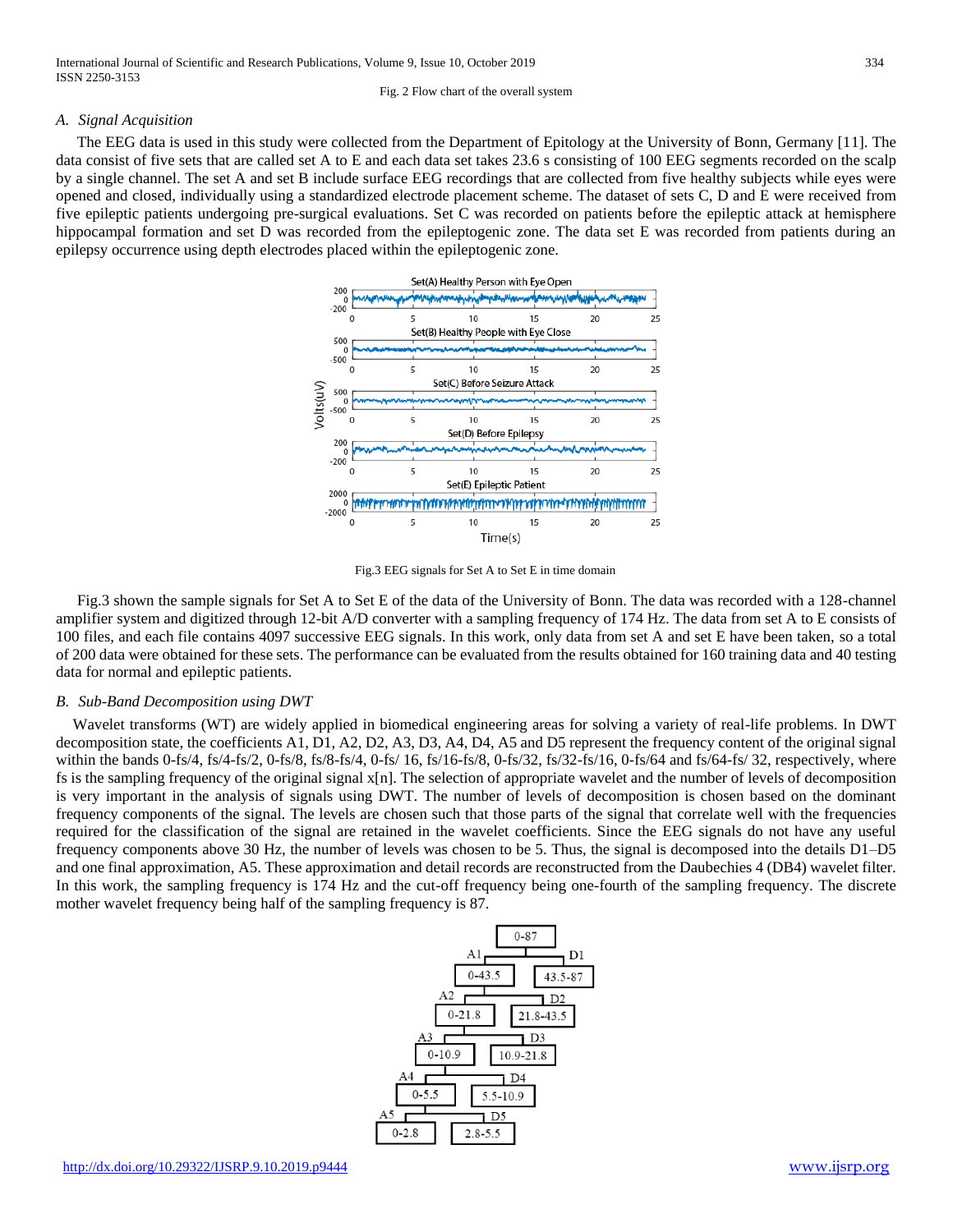Fig.4 Level five Wavelet Decomposition of input EEG signal



Fig. 5 Wavelet Decomposition of sample EEG epoch of Set A



Fig. 6 Wavelet Decomposition of sample EEG epoch of Set E

Fig.4 shows the level five wavelet decomposition of input EEG signal. Fig. 5 and Fig.6 show the Wavelet Decomposition of sample EEG signal for normal and epileptic EEG signals of Set A and Set E.

### *C. Butterworth Filter*

The D5 signal is selected form the EEG signal which is passed through the DWT decomposition state. In the D5 signal, which has some noise parts. Therefore, the signals require to remove the noise using the Butterworth filter. Firstly, the Bandpass Butterworth filter is used to select the range of the frequency between 1 to 60 Hz. And then this output signal is passed through a Lowpass Butterworth filter to restrict the frequency up to 6 Hz.

#### *D. Feature Extraction of the Signal*

The feature Extraction step is very important to classify normal or abnormal conditions. In this study, only four statistical features namely mean absolute value, standard deviation, average power, and kurtosis are derived from the filtered D5 signal. The following statistical features are derived from the coefficients of the DWT using the mathematical equation (1)-(4).

1) *Mean Average (MA)*: Mean Average value is a measure of frequency information of the signal. This can be calculated using the following equation (1).

$$
MA = \frac{1}{L} \sum_{j=0}^{L} /X_j / \tag{1}
$$

2) *Standard Deviation (SD):* Standard deviation represents the amount of change in the frequency of the signal and calculated using the equation (2).

$$
SD = \frac{1}{L-1} \sum_{j=0}^{L} (X_j - \mu)^2
$$
\nhttp://www.www.www.0019.109444

[www.ijsrp.org](http://ijsrp.org/)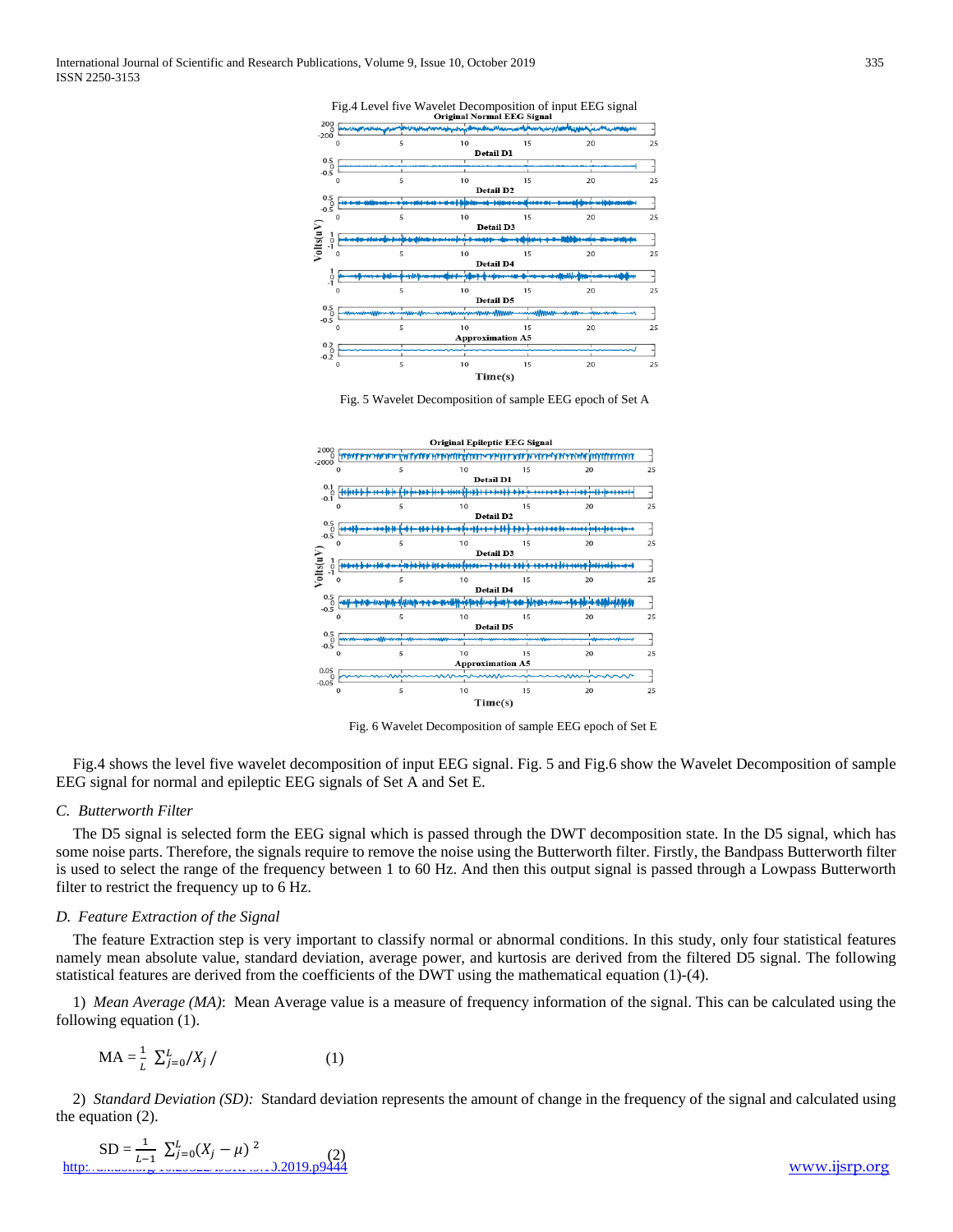3) *Average Power (AP):* Average Power is a feature provides information about eh frequency content of the signal and the mathematic expression is given in equation (3).

$$
AP = \frac{1}{L} \sum_{j=0}^{L} /X_j / 2
$$
 (3)

4) *Kurtosis (K)*: Kurtosis is a measure of the probability distribution of the signal and calculated using the equation (4).

$$
K = \frac{E(X_j - \mu)^4}{SD^2} \tag{4}
$$

Where,

Xj represents jth sample in EEG dataset, μ represents mean and L is segment length.

## *E. Classification of the EEG Signal*

The classification step is the final part to display the result of EEG signals. The purpose of the classifier is to identify, epilepsy abnormality in EEG data by linear/non-linear mathematical approach. There are a lot of classification techniques. K-NN classifier and SVM classifier are used in this study.

#### III. TEST AND RESULT

The total data used in this system is 200 data from Set A and Set E. The 80% of the total data are used as training data and 20% of the total data are used as testing data. So, the number of the training data is 160 and the number of the testing data is 40. The statistical feature value of 20 normal and 20 epileptic testing EEG signals express in Table 1.

| No.            | <b>Type</b> | <b>Mean</b> | <b>SD</b> | <b>AVP</b> | <b>K</b> (Kurtosis) |
|----------------|-------------|-------------|-----------|------------|---------------------|
| 1              | Normal      | 0.0057      | 16.9592   | 287.5451   | 4.4919              |
| $\overline{2}$ | Normal      | 0.0152      | 14.0820   | 198.2534   | 5.0129              |
| 3              | Normal      | 0.0091      | 8.2492    | 68.0320    | 4.5387              |
| $\overline{4}$ | Normal      | $-0.0258$   | 11.4619   | 131.3449   | 3.7587              |
| 5              | Normal      | $-0.0308$   | 15.5607   | 242.0773   | 3.7177              |
| 6              | Normal      | $-0.0096$   | 12.7337   | 162.1069   | 3.2542              |
| 7              | Normal      | $-0.0630$   | 11.1827   | 125.0263   | 3.4008              |
| 8              | Normal      | 0.0535      | 14.6306   | 214.0041   | 3.8541              |
| 9              | Normal      | 0.0050      | 10.7072   | 114.6165   | 3.2637              |
| 10             | Normal      | 0.0063      | 15.6425   | 244.6278   | 3.7671              |
| 11             | Normal      | $-0.0335$   | 14.6747   | 215.2949   | 2.9560              |
| 12             | Normal      | $-0.0193$   | 12.9084   | 166.5855   | 5.0167              |
| 13             | Normal      | 0.0023      | 14.0014   | 195.9903   | 3.9251              |
| 14             | Normal      | 0.0096      | 15.6066   | 243.5051   | 2.6999              |
| 15             | Normal      | 0.0018      | 16.4979   | 272.1131   | 3.1459              |
| 16             | Normal      | $-0.0952$   | 12.7894   | 163.5385   | 4.1916              |
| 17             | Normal      | 0.0436      | 12.9851   | 168.5733   | 3.6101              |
| 18             | Normal      | $-0.0406$   | 12.6403   | 159.7396   | 3.6894              |

TABLE 1 STATISTICAL FEATURE VALUES FOR TESTING DATA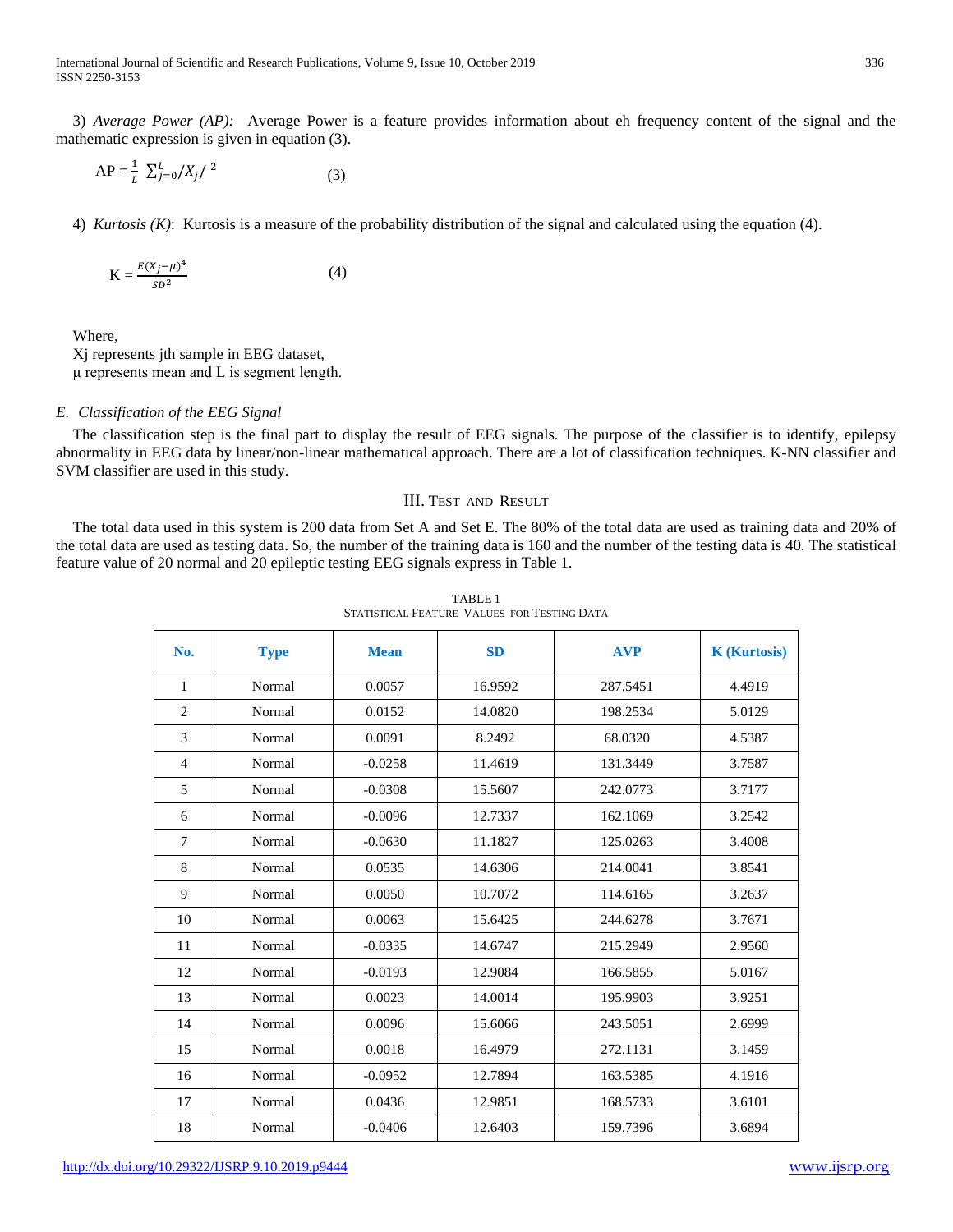| International Journal of Scientific and Research Publications, Volume 9, Issue 10, October 2019 | 337 |
|-------------------------------------------------------------------------------------------------|-----|
| ISSN 2250-3153                                                                                  |     |

| No. | <b>Type</b> | <b>Mean</b> | <b>SD</b> | <b>AVP</b> | <b>K</b> (Kurtosis) |
|-----|-------------|-------------|-----------|------------|---------------------|
| 19  | Normal      | $-0.0227$   | 15.2219   | 231.6506   | 3.7449              |
| 20  | Normal      | $-0.0058$   | 14.4496   | 208.7410   | 3.2231              |
| 21  | Epilepsy    | 0.7789      | 255.1827  | 65102.9173 | 2.4869              |
| 22  | Epilepsy    | $-0.1862$   | 171.9687  | 29566.0415 | 2.5116              |
| 23  | Epilepsy    | $-0.1000$   | 31.8094   | 1011.6019  | 3.1085              |
| 24  | Epilepsy    | $-0.0179$   | 53.3434   | 2844.8236  | 3.6649              |
| 25  | Epilepsy    | 0.2735      | 203.3345  | 41334.8918 | 2.4581              |
| 26  | Epilepsy    | 0.0653      | 46.6200   | 2172.8971  | 3.5776              |
| 27  | Epilepsy    | 0.6281      | 237.6694  | 56473.3704 | 2.3043              |
| 28  | Epilepsy    | 0.2833      | 82.8161   | 6856.9178  | 2.6429              |
| 29  | Epilepsy    | 0.1244      | 62.1670   | 3863.8036  | 3.3348              |
| 30  | Epilepsy    | $-0.3897$   | 105.4930  | 11126.2038 | 3.9878              |
| 31  | Epilepsy    | $-0.5364$   | 245.6477  | 60328.3620 | 2.9413              |
| 32  | Epilepsy    | 0.4129      | 145.6145  | 21198.5701 | 2.5174              |
| 33  | Epilepsy    | 0.0562      | 214.0767  | 45817.6568 | 3.1081              |
| 34  | Epilepsy    | $-0.1959$   | 126.0139  | 15875.6656 | 3.0597              |
| 35  | Epilepsy    | 0.0070      | 87.0571   | 7577.0901  | 2.5151              |
| 36  | Epilepsy    | 0.1109      | 47.1027   | 2218.1350  | 3.5794              |
| 37  | Epilepsy    | $-0.2877$   | 271.4051  | 73642.8353 | 2.6731              |
| 38  | Epilepsy    | $-0.1204$   | 119.6173  | 14304.8235 | 2.8225              |
| 39  | Epilepsy    | 0.7061      | 123.4914  | 15246.8952 | 2.7535              |
| 40  | Epilepsy    | $-0.1647$   | 130.7472  | 17090.6746 | 2.7582              |

After extracting the features from the training data and testing data, it is easy to classify the normal and epileptic EEG signals. The testing data are 20 normal EEG signals and 20 epileptic EEG signals. But the result shows 21 normal and 19 epileptic EEG signals. Therefore, one of the testing signals is the wrong amount in a total of 40 signals. The accuracy of the result is 97.5%. The result from the linear SVM classifier is shown in Fig. 7.



Fig. 7 Fig. 7 The result from the linear SVM classifier